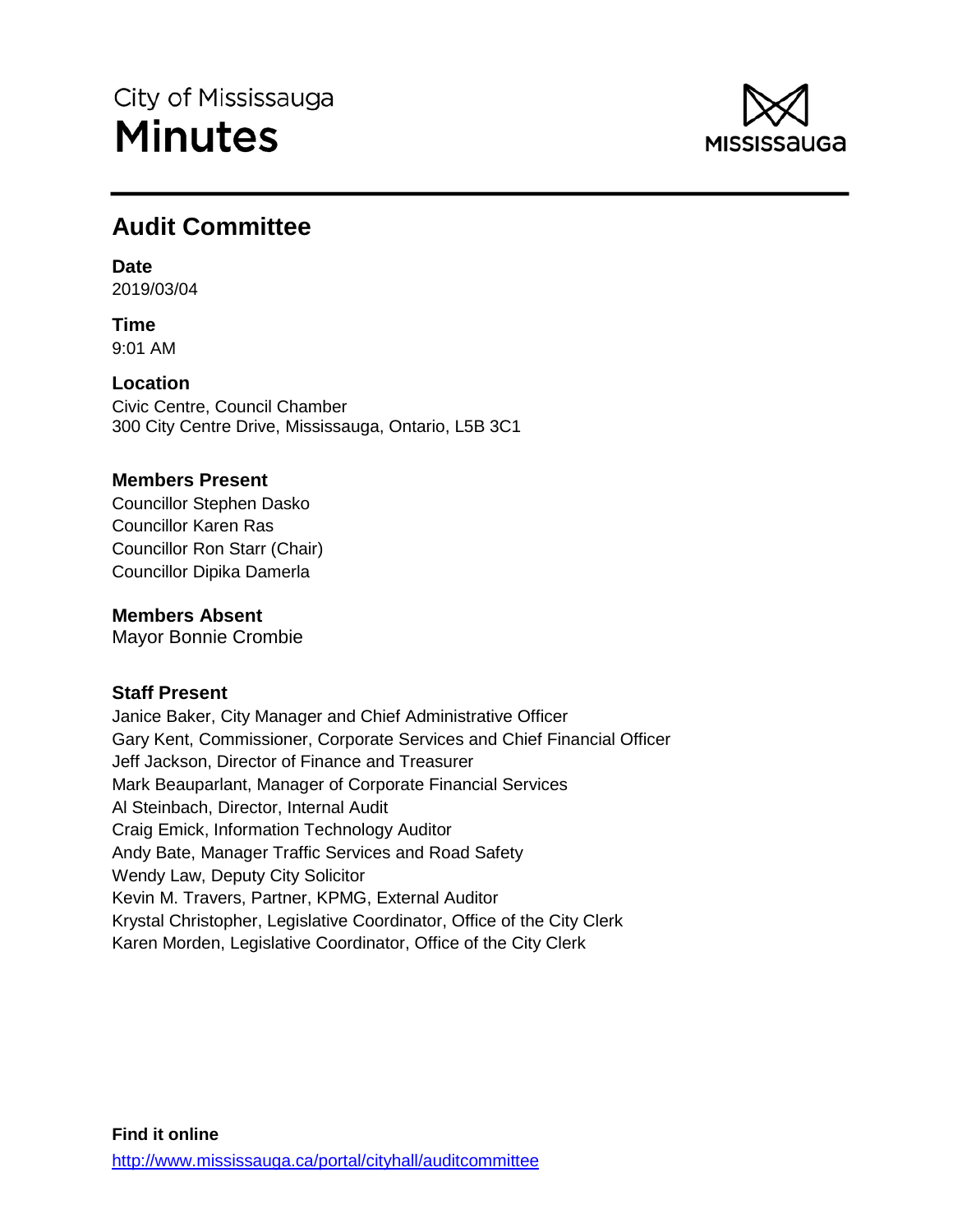## 1. **CALL TO ORDER** – 9:01 A.M.

Karen Morden, Legislative Coordinator, called the meeting to order at 9:01 a.m.

### 2. **APPOINTMENT OF CHAIR**

Councillor Stephen Dasko nominated Councillor Ron Starr as Chair of the Audit Committee. Councillor Ron Starr accepted the nomination and proposed that the role of Chair be divided between himself and Councillor Dipika Damerla.

#### RECOMMENDATION

AC-0001-2019

That Councillor Ron Starr be appointed as Chair of the Audit Committee for a term ending December 31, 2020 and that Councillor Dipika Damerla be appointed as Chair of the Audit Committee for a term beginning January 1, 2021 to November 14, 2022.

| <b>Recorded Vote</b>    | YES | NO. | ABSENT | <b>ABSTAIN</b> |
|-------------------------|-----|-----|--------|----------------|
| Mayor B. Crombie        |     |     |        |                |
| Councillor S. Dasko     |     |     |        |                |
| <b>Councillor K.Ras</b> |     |     |        |                |
| Councillor R.Starr      |     |     |        |                |
| Councillor D. Damerla   |     |     |        |                |

Approved (Councillor Dasko) (4, 0, 1 – Absent)

## 3. **APPROVAL OF AGENDA**

Councillor Ron Starr took over as Chair of the meeting.

Approved (Councillor Ras)

## 4. **DECLARATION OF CONFLICT OF INTEREST**- Nil.

#### 5. **MINUTES OF PREVIOUS MEETING**

5.1. Audit Committee Minutes - November 12, 2018

Approved (Councillor Ras)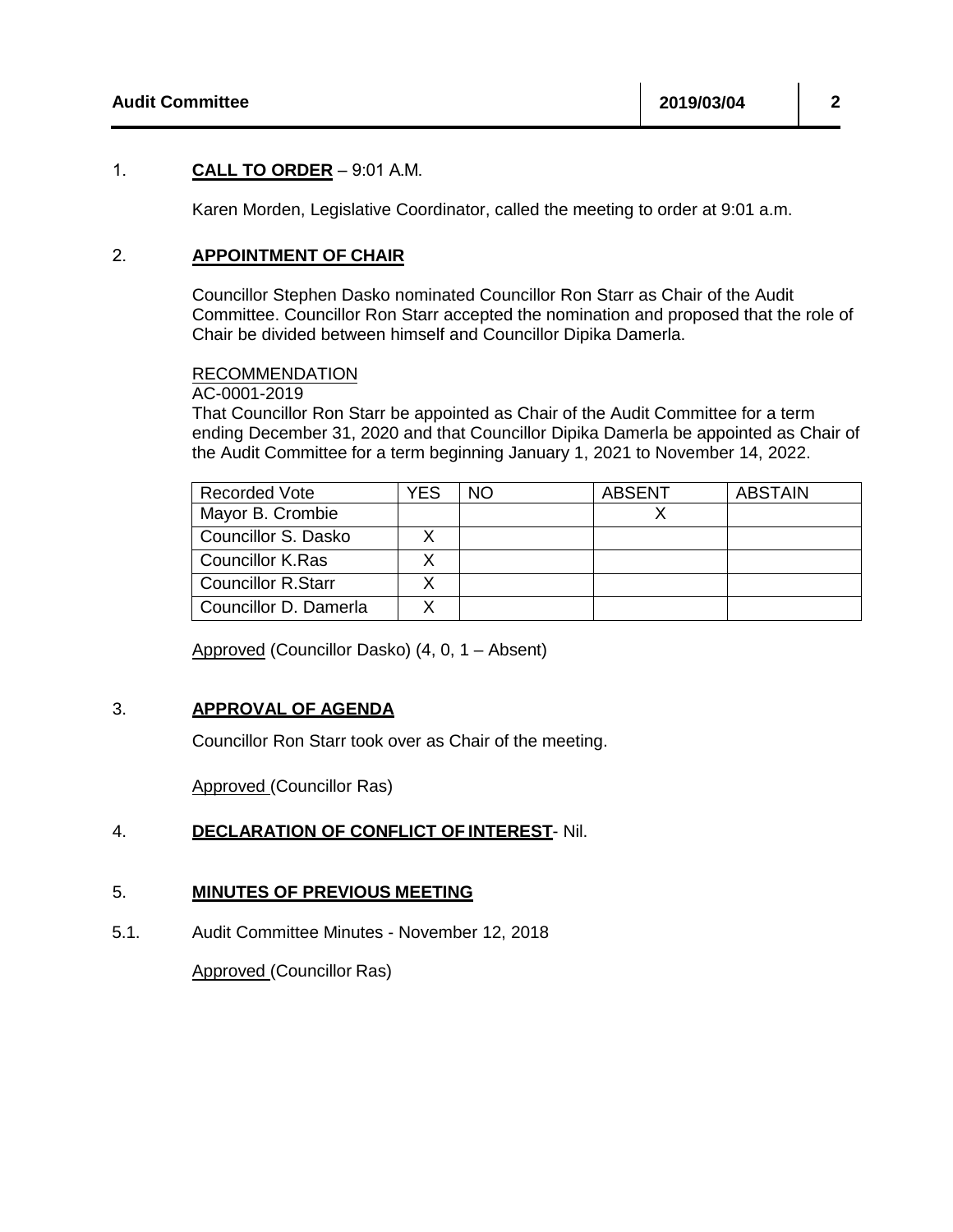#### 6. **DEPUTATIONS**

#### 6.1. Al Steinbach, Director Internal Audit, on an Overview of Internal Audit

Al Steinbach, Director of Internal Audit, outlined what Internal Audit is, the Internal Audit Charter, scope of work, reporting structure, staff qualifications/experience, work plan, Corporate Risk Assessment categories and external quality assessment reviews.

Mr. Steinbach explained the different types of audit recommendations, the audit process as well as the follow up process for outstanding recommendations. Mr. Steinbach also spoke to consulting and assurance projects and the future direction of Internal Audit.

Councillor Damerla asked that Mr. Steinbach provide a further explanation regarding the context of the word progressive used in the presentation to describe Internal Audit. Mr. Steinbach responded by explaining what is being done such as maintaining a digital focus, lean projects to ensure effectiveness and efficiency and remaining up to date on technology and business processes.

#### RECOMMENDATION

AC-0002-2019

That the deputation from Al Steinbach, Director, Internal Audit, regarding an Overview of Internal Audit be received.

Received (Councillor Dasko)

#### 7. **PUBLIC QUESTION PERIOD - 15 Minute Limit (5 Minutes per Speaker)** – Nil.

Pursuant to Section 42 of the Council Procedure By-law 0139-2013, as amended:

The Audit Committee may grant permission to a member of the public to ask a question of Audit Committee, with the following provisions:

- 1. The question must pertain to a specific item on the current agenda and the speaker will state which item the question is related to.
- 2. A person asking a question shall limit any background explanation to two (2) statements, followed by the question.
- 3. The total speaking time shall be five (5) minutes maximum, per speaker.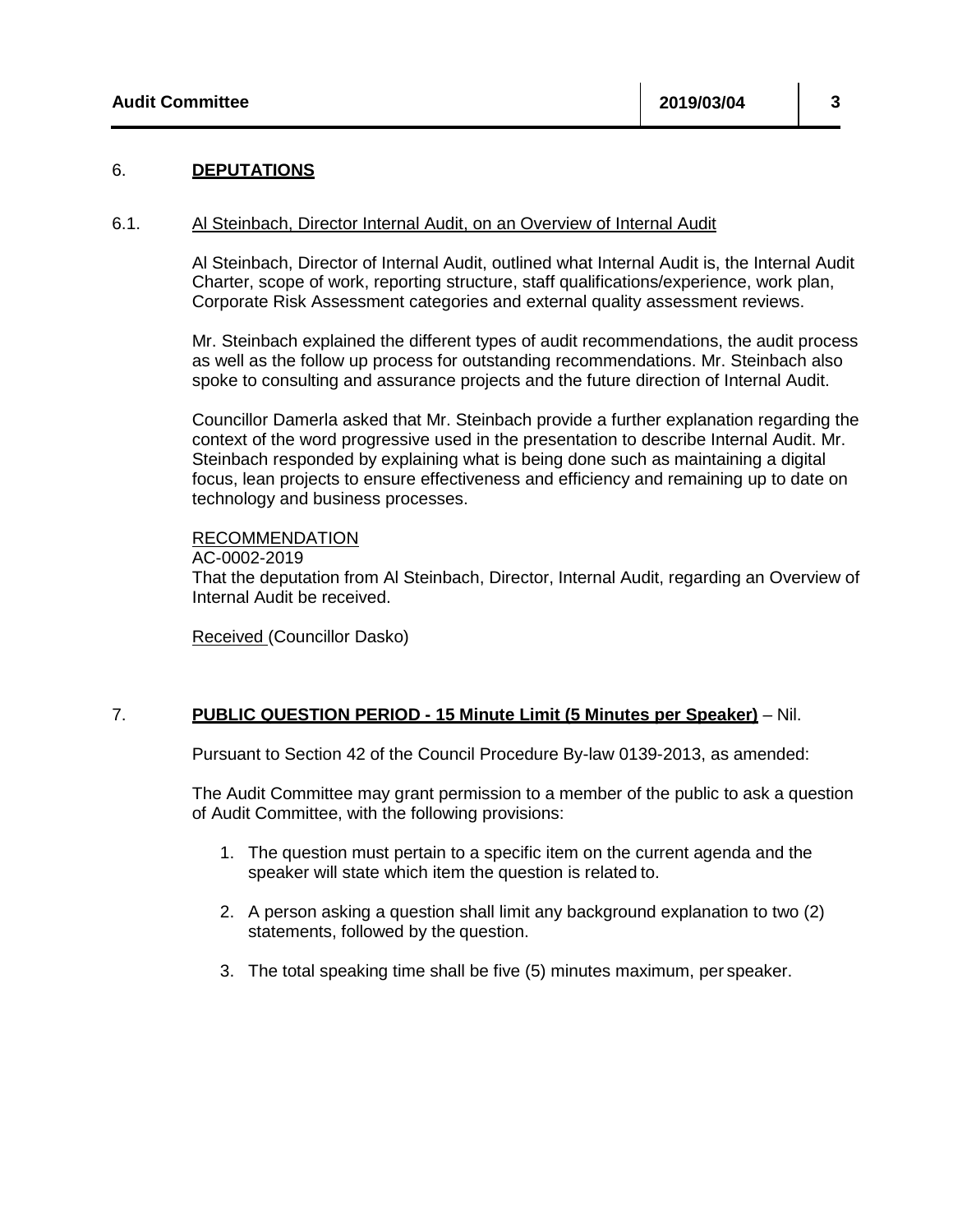#### 8. **MATTERS CONSIDERED**

#### 8.1. 2019-2020 Internal Audit Work Plan Report

Al Steinbach, Director Internal Audit, spoke to the continuation of the 2019-2020 Internal Audit Work Plan Report that was presented to the Audit Committee last year. Mr. Steinbach spoke to the minor changes in the assignments, the Corporate Payroll Audit for part time and full time staff being combined into one Audit and the work plan going as scheduled.

Councillor Ras requested that more details on the work plan for an Audit be provided. Mr. Steinbach responded by stating that due to the complexity of the Audit, they do not know the full scope of the Audit at the time its planned and a preliminary survey is done to identify areas that are risks.

#### RECOMMENDATION

AC-0003-2019

That the report dated February 12, 2019 from the Director, Internal Audit, with respect to the 2019 to 2020 Internal Audit Work Plan be approved.

| <b>Recorded Vote</b>      | YES | NΟ | <b>ABSENT</b> | <b>ABSTAIN</b> |
|---------------------------|-----|----|---------------|----------------|
| Mayor B. Crombie          |     |    |               |                |
| Councillor S. Dasko       |     |    |               |                |
| Councillor K.Ras          |     |    |               |                |
| <b>Councillor R.Starr</b> |     |    |               |                |
| Councillor D. Damerla     |     |    |               |                |

Approved (Councillor Damerla) (4, 0, 1- Absent)

#### 8.2. Community Services Compliance Project Progress Update

Paul Mitcham, Commissioner of Community Services, spoke to the progress of the Community Services Compliance Project. Mr. Mitcham spoke to the compliance in high priority/risk areas that were outlined in an audit and how they are being addressed.

Councillor Ras raised a question regarding compliance reporting in daily duties for staff. Mr. Mitcham responded by stating that it is a part of front line staff responsibilities to ensure compliance and to be accountable for discrepancies. Mr. Mitcham spoke to the balance between the time of reporting compliance, periodic reporting and a dashboard that was created to show compliance statistics.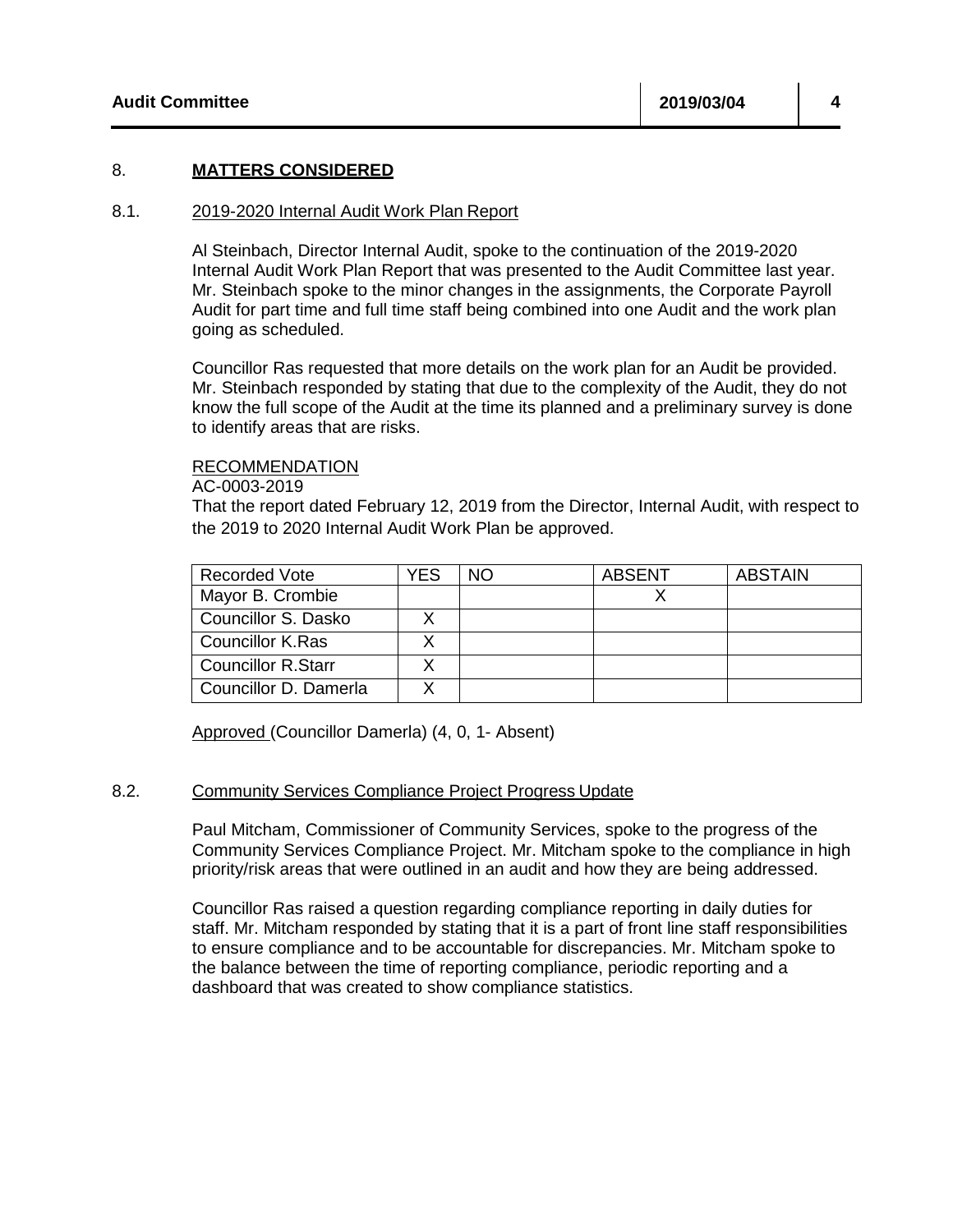| <b>Audit Committee</b> | 2019/03/04 |  |  |  |
|------------------------|------------|--|--|--|
|                        |            |  |  |  |

Janice Baker, City Manager, spoke to having better technology to make information more readily available, challenges around compliance, integrating responsibilities in technology and digital services. Ms. Baker agreed that more work is to be done in this area.

 $\mathbf{L}$ 

 $\mathbf{r}$ 

Councillor Starr agreed that changes in processes can be difficult but are currently being worked on.

#### RECOMMENDATION

AC-0004-2019

That the report dated February 4, 2019 entitled "Community Services Compliance Project Progress Update" from the Commissioner of Community Services be received for information.

| <b>Recorded Vote</b>  | YES | NΟ | <b>ABSENT</b> | <b>ABSTAIN</b> |
|-----------------------|-----|----|---------------|----------------|
| Mayor B. Crombie      |     |    |               |                |
| Councillor S. Dasko   |     |    |               |                |
| Councillor K. Ras     |     |    |               |                |
| Councillor R. Starr   |     |    |               |                |
| Councillor D. Damerla |     |    |               |                |

Received (Councillor Ras) (4, 0, 1 – Absent)

## 9. **ENQUIRIES** – Nil.

#### 10. **CLOSED SESSION**

Whereas the *Municipal Act, 2001*, as amended, a motion to be passed prior to closing part of a meeting to the public;

And whereas the Act requires that the motion states the act of the holding of the closed meeting and the general nature of the matter to be considered at the closed meeting;

Now therefore be it resolved that a portion of the Audit Committee meeting to be held on March 4, 2019 shall be closed to the public to deal with the following matter:

The Committee moved into Closed Session at 9:26 a.m.

*(Pursuant to Subsection 239 (3.1) of the Municipal Act, 2001)*

The security of the property of the municipality or local board - **In Camera #18: Final Audit Report: Transportation & Works Department, Works Operations and Maintenance Division, Traffic Management Section, Traffic Signals and Street Lighting Unit - Street Lighting Program Audit.** 

Al Steinbach, Director Internal Audit and Geoff Wright, Commissioner, Transportation and Works spoke to the results of the street lighting audit.